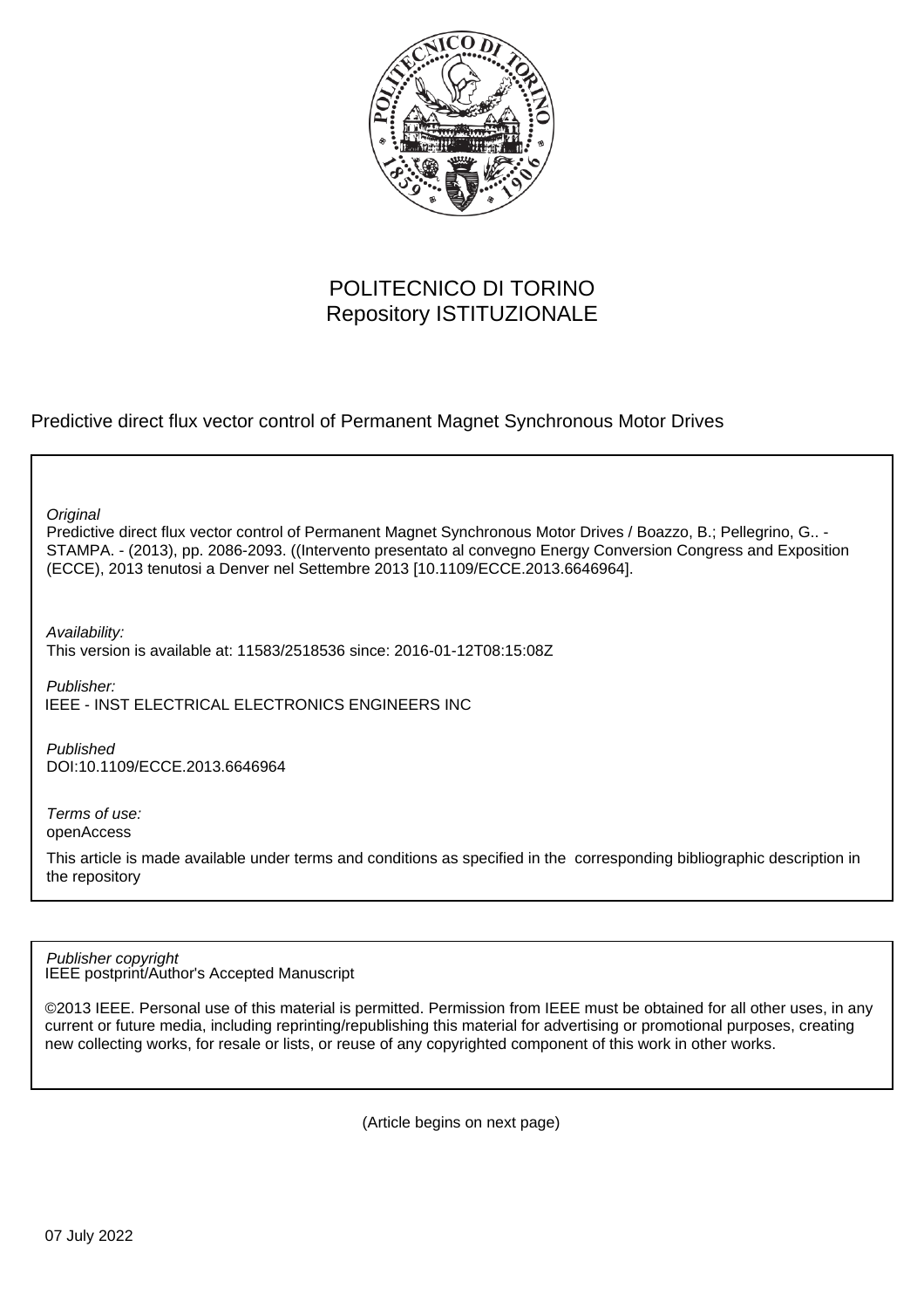# Predictive direct flux vector control of Permanent Magnet Synchronous Motor Drives

Barbara Boazzo, Gianmario Pellegrino Department of Energy, Politecnico di Torino, Torino, Italy

**Abstract— This paper investigates a direct flux vector control strategy with minimum need of calibration, suitable for Permanent Magnet Synchronous Motor drives. The proposed controller operates in stator flux coordinates, guaranteeing the full exploitation of the inverter current and voltage limits via compact on-line computations. The reference voltage vector is obtained by means of explicit equations coming from the magnetic model of the machine, and the algorithm is insensitive to motor parameter variations, since the stator inductances are adaptively evaluated at each sample time from the observed flux components. Thus, the proposed algorithm applies to all PM machines, more or less salient or saturated, with no need of regulators tuning. Experimental tests are presented for a PM-Assisted Synchronous motor drive. Results with standard control techniques, based on proportional-integral regulators, are also reported, for the sake of comparison.** 

#### I. INTRODUCTION

Direct Torque Control (DTC) is widely adopted for AC motor drives thanks to its fast dynamics and easy implementation. It should be better named Direct Torque and Flux Control, since the controlled variables are the airgap torque and the flux amplitude. The direct control of the estimated flux magnitude facilitates the effective implementation of flux weakening in voltage limited operation [1]. The maximum current limit can be handled via torque reference saturation, with some caveat [2].

The Direct Flux Vector Control (DFVC) proposed in [3] combines the main features of Direct Torque and Flux Control schemes along with the ones of current vector controllers at constant switching frequency, taking advantage of two simple closed-loop Proportional-Integral (PI) regulators. The first one controls the flux magnitude via the direct component of the voltage vector, as many DTC schemes do, but, unlike standard DTC algorithms, the second regulator is applied to the quadrature stator current and not to the torque.

Starting from [3], the investigation has been extended towards a control strategy with minimum need of parameters tuning. A predictive version of the DFVC algorithm is presented here, where the PI-based vector control has been replaced by simple linear equations, able to relate the torque and flux references to the inverter reference voltages.

The basics of this novel control algorithm will be presented and the main challenges related to the control implementation will be highlighted as well. The mathematics behind the stator vector control will follow, together with important notes about the countermeasures needed to make the algortihm robust towards motor non linearity and crosssaturation. Then, the predictive stator current and flux observer will be introduced as key enabling technology for this closed-form control algorithm. Current and flux predictions are necessary to compensate for the delays of digital implementation. To conclude, simulation and experimental results will be provided.

The tests reported here refer to a PM-assisted Synchronous Reluctance (PMASR) motor drive, purposely chosen for its extremely non linear magnetic behavior. This machine can be considered as the most challenging example of non-linear magnetic model.

For the sake of generality, the performance of the proposed control algortihm will be compared to the ones of more common PI-Based control techniques, namely the Current Vector Control (CVC) [4] and the DFVC in [3].



Figure 1. Reference axis frames and phase angles: stationary frame  $(\alpha, \beta)$ , rotor synchronous frame (*d*, *q*), stator flux synchronous frame (*ds, qs*); load torque angle δ, rotor position θ, stator flux synchronous frame postion θ*s*.

#### II. BASICS OF THE PROPOSED CONTROL

The DFVC control operates in the stator flux coordinates  $(d_s, q_s)$  defined in Figure 1: the direct voltage component regulates the amplitude of the flux linkage vector λ, while the quadrature one controls the stator quadrature current *iqs* via the load torque angle δ. Figure 1 also introduces the angle δ, the stator flux coordinate θ*s*, the rotor position θ and the angular frequency ω.

#### *A. Digital implementation of predictive controllers*

The predictive control algorithm, presented here, takes advantage of the inverse machine model to relate via explicit equations the voltage command values to the torque current and flux references.

The technical challenges associated with the design of such predictive control are the nonlinear magnetic model, common to all saturated or salient PM machines, and the unavoidable delays of actuation introduced by the digital controller.

Digital, real-time controllers sample the measures from the field at the current time instant  $t_k$  and then update the voltage command one switching period  $(T_{sw})$  later, at time  $t_{k+1}$ . The literature [5, 9] points out that the knowledge of the machine states at the actuation time  $t_{k+1}$  is necessary for obtaining a predictive control with a high dynamic performance and responses with no ringing. Thus, the control algorithm has to process the data available at the sample time  $t_k$  to predict the machine states at the execution time  $t_{k+1}$ . In other words, a predictive observer is needed. If this is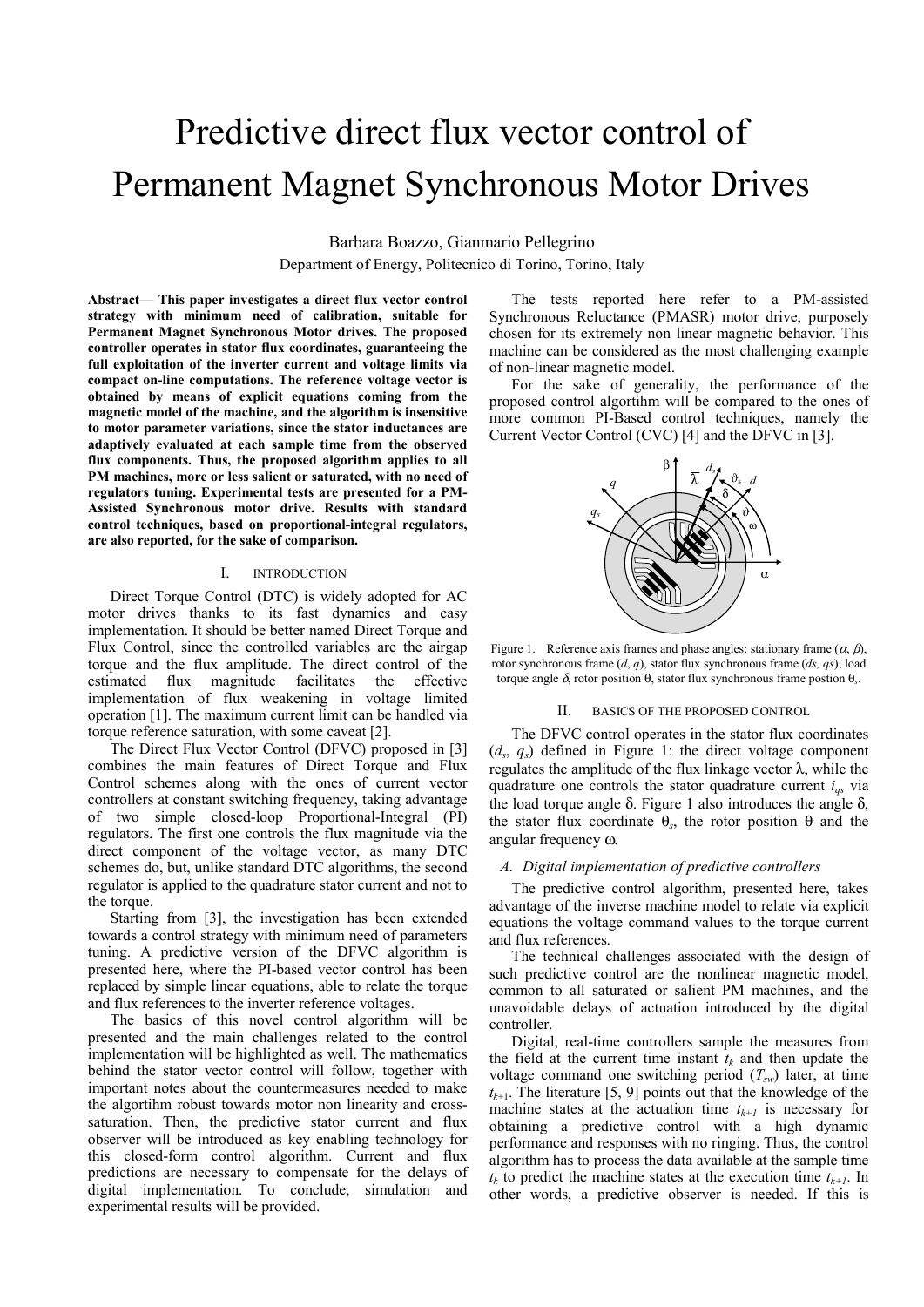omitted, the controlled variables turn out to be oscillatory [6, 7]. Some schemes apply mitigation factors to the control error in place of the predictive observer [8], at the expense of a worst dynamics.



Figure 2. Sequence of the discrete time events and unavoidable delays of digital implementation. The flux linkages at  $t_k$  are estimated by a standard observer, while currents and flux linkages at  $t_{k+1}$  are given by a predictive observer (see Section IV for details).

Figure 2 provides a graphical representation of the sequence of events during consecutive sample instants and it serves as an introduction and a reminder of the notations adopted in the rest of the document.

With reference to the current sample time  $t_k$ , the superscript "*–*" indicates a past value (*k*-1), while the superscript " '" stands for a predicted quantity  $(k+1)$ . If no symbols are added, the considered variable coincides with its current value and the "hat", if present, specifies that the quantity is output by one observer and not directly measured.

Dealing with the voltage signals, the superscript "-" indicates the voltage command executed at  $t_{k-1}$  and active between  $t_{k-1}$  and  $t_k$ . The voltage vector at current time, active from  $t_k$  to  $t_{k+1}$ , is indicated with no marks. The "star" superscript indicates reference quantities: the reference voltage vector evaluated at the current period  $(t_k \text{ to } t_{k+1})$  is the voltage executed at  $t_{k+1}$  and latched until  $t_{k+2}$ . As a consequence, the flux and current references calculated at time  $t_k$  will be fulfilled not before the end of the starred voltage execution, which is at time  $t_{k+2}$ . This to put in evidence that the predictive control, at the best, can serve the current and flux set points in *two switching periods*: one for computation plus one to complete the execution. The time to target is even longer than two execution periods if the available Volt-seconds are not sufficient to modify the machine flux linkage of the needed quantity, which is for large torque variations.

# *B. Control scheme*

The blocks scheme of the proposed control algorithm is reported in Figure 3. The control sequence is described here and in the next sections.

Starting from the reference torque  $T^*$  the Maximum Torque per Ampere (MTPA) law determines the flux linkage reference  $\lambda^*$ . The quadrature current reference  $i_{qs}^*$  follows from the torque equation (1), given the pole pairs number  $p$ :

$$
T = \frac{3}{2}p \cdot \lambda \cdot i_{qs} \tag{1}
$$

The two reference quantities are limited according to the current and voltage constraints via two saturation blocks. Then the control errors are calculated by difference with the flux magnitude and  $q_s$  current component output by the predictive observer. Last, the control errors are manipulated with linear equations to obtain the reference voltage vector.

It is worth highlighting the role of the intermediate control variable  $\Delta\delta$ , which is the load torque angle error. This is explicitly evaluated from both the flux linkage and the quadrature current errors, and determines the quadrature voltage component as reported in Figure 3. Moreover, having the δ angle in evidence in the control chain permits to handle the Maximum Torque per Voltage (MTPV) limit very easily, via the angle error saturator reported in Figure 3 [3].

#### *C. Maximum current and voltage limitations*

Both the direct and the quadrature components of the current vector (*ids*, *iqs*) concur to determine the amplitude of the stator current, that cannot exceed the inverter maximum limit  $I_{max}$ . The limit applied to  $i_{as}$  is:

$$
i_{qs,max} = \sqrt{I_{max}^2 - i_{ds}^2}
$$
 (2)



Figure 3. Predictive Direct Flux Vector Control scheme. (Dotted grey block: inverter current and voltage limitations; Dotted black block: predictive stator flux and current observer; Dotted red block: closed-form stator vector control)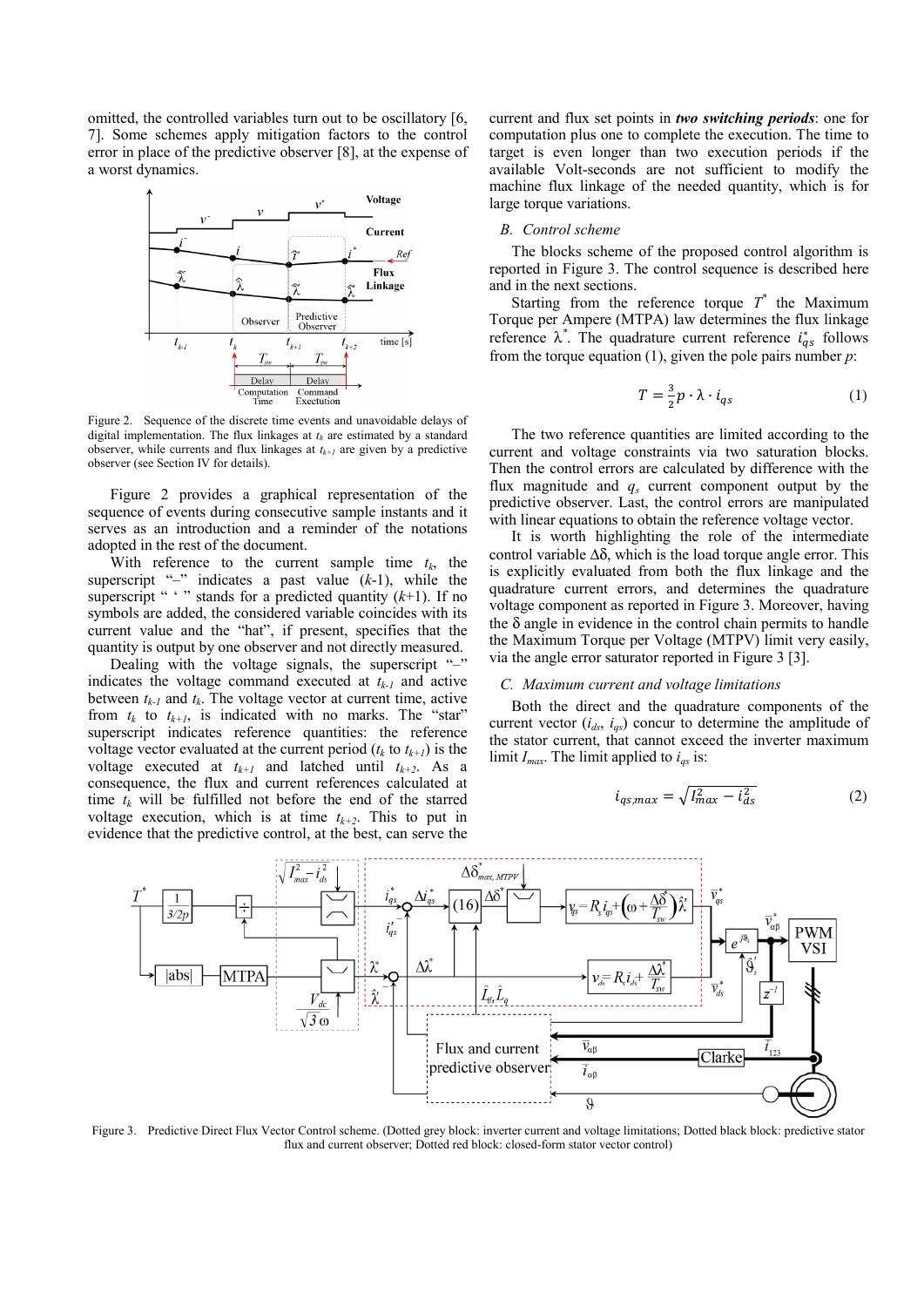The magnitude of the flux linkage vector is saturated according to the electrical operating speed  $\omega$  and the maximum voltage. In formulas:

$$
\lambda_{\text{max}} = \frac{|v_{\text{max}} - R_{\text{s}} i_{\text{q}}^* s i g n(\omega)|}{\omega} \tag{3}
$$

 $V_{max}$  is a function of the dc-link voltage  $V_{dc}$  and has to be set according to the choice of exploiting or not the over modulation region.  $R_s$  is the stator resistance. Its contribution can be neglected in (3) in some cases, depending on the motor power rating.

#### III. CLOSED FORM STATOR VECTOR CONTROL

# *A. Direct and quadrature reference voltage equations*

In the stator reference frame  $(d_s, q_s)$ , the voltage equations are expressed as:

$$
\begin{cases} v_{ds} = R_s \cdot i_{ds} + \frac{d\lambda}{dt} \\ v_{qs} = R_s \cdot i_{qs} + \left(\frac{d\delta}{dt} + \omega\right) \cdot \lambda \end{cases}
$$
 (4)

The voltage equations (4) are transposed into the discrete time domain (5), assuming a negligible variation of the electrical speed ω during the sampling period *Tsw*

$$
\begin{cases}\nv_{ds}^* = R_s \cdot \hat{\imath}_{ds}' + \frac{\Delta \hat{\lambda}^*}{T_{sw}} \\
v_{qs}^* = R_s \cdot \hat{\imath}_{qs}' + \left(\frac{\Delta \hat{\delta}^*}{T_{sw}} + \omega\right) \cdot \hat{\lambda}'\n\end{cases} \tag{5}
$$

Equation (5) puts in evidence that the reference voltage values are a function of time values at the actuation time  $t_{k+1}$ . In particular  $\Delta \lambda^*$  and  $\Delta \delta^*$  refer to  $t_{k+1}$  predictive estimations of the controlled variables (6a,b).

$$
\Delta \hat{\lambda}^* = \hat{\lambda}^* - \hat{\lambda}' \tag{6a}
$$

$$
\Delta \hat{\delta}^* = \hat{\delta}^* - \hat{\delta}' \tag{6b}
$$

The voltage model (5) relates analytically the direct voltage component  $v_{ds}$  to the desired flux variation, and the quadrature voltage component  $v_{qs}$  to the variations of the load angle  $\delta$ . What it is missing now is the relationship between the load angle variation (6) to be implemented in (5) and the flux and *iqs* errors. In the next paragraphs the load torque angle variation is expressed in terms of the control variables  $i_{qs}$  and  $\lambda$  by means of magnetic model manipulation.

#### *B. Magnetic model*

The magnetic model of PM machines is defined in rotor coordinates in (7). The torque expression in *dq* is also reported in (8) for convenience.

$$
\begin{cases} \lambda_d = L_d(i_d, i_q) \cdot i_d + \lambda_m \\ \lambda_q = L_q(i_d, i_q) \cdot i_q \end{cases}
$$
 (7)

$$
T = \frac{3}{2}p(\lambda_d i_q - \lambda_q i_d)
$$
 (8)

The *d*- and *q*-axis stator flux linkages ( $\lambda_d$ ,  $\lambda_q$ ) are defined via the PM flux linkage  $\lambda_m$  and the inductances  $L_d$  and  $L_q$ , which are both functions of the stator currents  $i_d$ ,  $i_q$ . This occurs in general because of saturation and cross saturation effects. Figure 4a shows, as an example, the nonlinear flux linkage curves of the motor under test here (see Table I for details). The cross-coupling between the *d-* and *q-*axis is included in the self-inductance terms  $L_d$  and  $L_q$  instead of in the mutual terms  $L_{dq}$  and  $L_{qd}$  used in [10].

In the following, when addressing the stator inductances, the  $(i_d, i_q)$  bracketed term in (7) will be omitted for a shorthand notation, but the dependency of  $L_d$ ,  $L_q$  on the operating condition will be always taken into. As said, those two parameters will include cross saturation.

Provided (7), a coordinates rotation to the stator field oriented reference frame  $(d_s, q_s)$  leads to (9):

$$
\begin{cases} \lambda = L_{ds} \cdot i_{ds} + L_{dqs} \cdot i_{qs} + \lambda_m \cos(\delta) \\ 0 = L_{dqs} \cdot i_{ds} + L_{qs} \cdot i_{qs} - \lambda_m \sin(\delta) \end{cases} \tag{9}
$$

The direct and quadrature components of the stator current vector are  $i_{ds}$  and  $i_{gs}$  respectively; the inductances defining both the  $d_s$ - and  $q_s$ -axis magnetic depend on  $L_d$  and  $L_q$  according to the flux linkage vector angle δ, as shown by (10) and (11).

$$
\begin{bmatrix} L_{ds} & L_{dqs} \\ L_{dqs} & L_{qs} \end{bmatrix} = \begin{bmatrix} L_0 - \Delta L \cos(2\delta) & \Delta L \sin(2\delta) \\ \Delta L \sin(2\delta) & L_0 + \Delta L \cos(2\delta) \end{bmatrix}
$$
(10)

$$
L_0 = \frac{L_d + L_q}{2} \qquad \qquad \Delta L = \frac{L_q - L_d}{2} \tag{11}
$$

Equation (12) follows from (8) and it expresses the torque in terms of the stator flux linkage magnitude and phase, instead of its *d-*, *q-*axis components.

$$
T = \frac{3}{2}p\left(\frac{\lambda\lambda_m}{L_d}\sin(\delta) - \frac{\lambda^2}{2L_q}(\xi - 1)\sin(2\delta)\right) \quad (12)
$$

In (12) both the magnets and the reluctance torque contributes are put in evidence, introducing the saliency ratio ξ = *Lq*/*Ld*.

# *C. Adaptive evaluation of the dq inductances*

The magnetic model is the basis of the predictive control algorithm proposed here, and the inaccuracies in the parameters estimation may heavily affect the capability of deriving and performing optimal control laws [7].



Figure 4. a) Flux linkages versus currents in the rotor reference frame; b) Level lines of inductances  $L_d$  (top) and  $L_q$  (bottom) in the  $d$ -,  $q$ -axis current plane. All plots are referred to the motor under test (see Table I for details).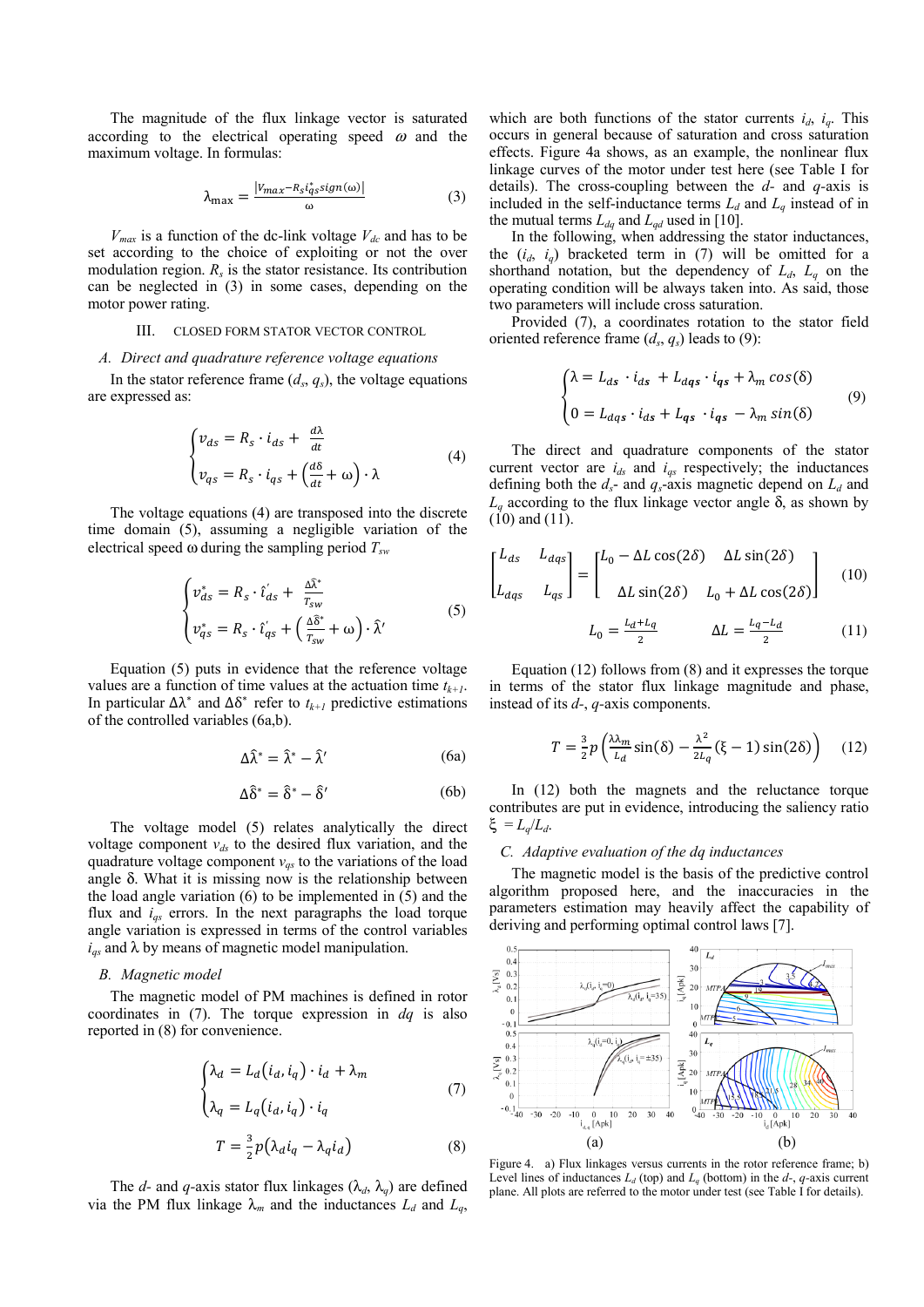For an accurate and real-time updated estimation of the machine inductances, the presented control scheme use the simple formulas (13), calculated on-line at each sample time for adaptively estimating the stator inductances from the observed flux components  $\hat{\lambda}_d$  and  $\hat{\lambda}_q$ .

$$
\begin{cases}\n\hat{L}_d = \frac{\hat{\lambda}_d - \lambda_m}{i_d} \\
\hat{L}_q = \frac{\hat{\lambda}_q}{i_q}\n\end{cases}
$$
\n(13)

As said, the effects of magnetic saturation and cross saturation are included in the estimation (10), at any operating condition. Without this point to point adaptation the control would be very imprecise: Figure 4b shows that both  $L_d$  and  $L_q$  vary significantly in the  $d$ -,  $q$ -axis current plane, with reference to the example PMASR motor considered here.

# *D. Load angle equation*

The non linear relationship (12) between the torque and the load angle  $\delta$  is manipulated along with the  $d_s$ -,  $q_s$ -axis magnetic model to find the relationship between the torque current error and the corresponding δ variation.

Both the equations (9) are differentiated over a small time interval, and equations (14a,b) and (15a,b) are found, from the  $d_s$  and  $q_s$  components of (9), respectively.

$$
\frac{di_{ds}}{dt} = \Lambda_{ds} \frac{d\lambda}{dt} + I\Theta_{ds} \frac{di_{qs}}{dt} + \Delta_{ds} \frac{d\delta}{dt}
$$
 (14a)

$$
\begin{cases}\n\Lambda_{\text{ds}} = +\frac{1}{L_0 - \Delta L \cos(2\delta)} \\
I\Theta_{\text{ds}} = -\frac{\Delta L \sin(2\delta)}{L_0 - \Delta L \cos(2\delta)} \\
\Delta_{ds} = -\frac{2\Delta L (\sin(2\delta)i_{ds} + \cos(2\delta)i_{qs}) - \lambda_m \sin(\delta)}{L_0 - \Delta L \cos(2\delta)}\n\end{cases} (14b)
$$

$$
\frac{di_{ds}}{dt} = I\Theta_{qs}\frac{di_{qs}}{dt} + \Delta_{qs}\frac{d\delta}{dt}
$$
 (15a)

$$
\begin{cases}\nI\Theta_{\text{qs}} = -\frac{L_0 + \Delta L \cos(2\delta)}{\Delta L \sin(2\delta)} \\
\Delta_{q\text{s}} = -\frac{2\Delta L (\cos(2\delta)i_{ds} - \sin(2\delta)i_{qs}) - \lambda_m \cos(\delta)}{\Delta L \sin(2\delta)}\n\end{cases} (15b)
$$

The derivative of the direct current component  $i_{ds}$  is put in evidence both in (14a) and (15a), as it is the only state variable never comparing in the torque equation. The right sides of (14a) and (15a) can be equaled, so to express the derivative of the load angle  $\delta$  as a function of the quadrature current and flux linkage magnitude derivatives. The resulting equation is expressed in the discrete-time domain and equation (16) is obtained.

$$
\Delta \hat{\delta}^* = \frac{\Delta t_{qs}^* + \frac{(\hat{\xi} - 1)}{2\bar{l}_q} \cdot \Delta \hat{\lambda}^*}{\frac{\cos(\hat{\delta}')}{\bar{l}_d} \cdot \lambda_{m} - \frac{(\xi - 1)\cos(z\hat{\delta}')}{\bar{l}_q} \cdot \hat{\lambda}'}
$$
(16)

$$
\Delta \hat{\iota}_{qs}^* = \dot{\iota}_{qs}^* - \hat{\iota}_{qs}' \tag{17}
$$

The load angle variation (16) is a function of the control errors, the parameters of the magnetic model and the predicted magnitude and phase of the flux linkage vector.

At this point, all the linear equations needed to calculate the command voltages from the torque and flux errors are set. In fact, once  $i_{qs}^*$  and  $\lambda^*$  are derived, as described in Section I, and the observer outputs the predicted values of the quadrature current and the flux linkage amplitude,  $\Delta \hat{\lambda}^*$  (13a) and  $\Delta t_{qs}^*$  (17) are determined. Equation (16) can then be applied, since  $\hat{\delta}'$  is provided by the predictive observer and the estimated inductances are supposed to be approximately constant in one sample period. Eventually, the discrete-form voltage model (5) leads to the reference voltages  $v_{ds}^*$  and  $v_{qs}^*$ .

It must be noticed that the quadrature control equation (16) is coupled to direct axis quantities (the flux amplitude) only in presence of salience  $(\xi \neq 1)$ . This confirms a well known concept that is, when dealing with salient machines, a variation of the flux amplitude always produces also a torque variation. In other words, torque regulation requires flux amplitude variations, as part of the torque is a reluctance torque, and then the inverter Volt-seconds limit becomes the main constraint to the feasible torque dynamics.

Conversely when the saliency ratio is close to one the load angle variation (16) derives from the quadrature current reference only and the  $d_s$ - and  $q_s$ -control channels are independent. It is the case of concentrated winding interior PM machines and surface PM machines, which can be both modeled by means of (4, 7) and then controlled with the proposed algorithm. In the former ones, the saliency ratio is limited by the harmonic content, while for the latter ones the parameter ξ is always close to one, and saturation effects concur to diversify the *d-* and *q-*axis magnetic behavior.

# *E. MTPV operation*

The MTPV operation, or voltage-limited flux weakening operation, occurs at high speed when the pull-out torque limit has been reached. This condition occurs by definition when the partial derivative of the torque with respect to the load angle is equal to zero and the MTPV constraint is translated into an upper limitation (namely  $\delta_{max}$ ) for the load torque angle [3]. In formulas, according to (12), the MTPV condition is quantified as shown in (18).

$$
\left. \frac{d\mathcal{I}}{d\delta} \right|_{\lambda = \text{cost}} = \hat{\lambda}' \cdot \left( \frac{\cos(\hat{\delta}')}{\hat{\mathcal{L}}_d} \cdot \lambda_m - \frac{(\xi - 1)\cos(2\hat{\delta}')}{\hat{\mathcal{L}}_q} \cdot \hat{\lambda}' \right) = 0 \tag{18}
$$

It is worth highlighting that the above expression determines also the validity domain of the proposed control law, since the algorithm is based on equation (16) and that expression is undetermined when its denominator is null (19).

$$
\frac{\cos(\hat{\delta}')}{\hat{\iota}_d} \cdot \lambda_m - \frac{(\xi - 1)\cos(2\hat{\delta}')}{\hat{\iota}_q} \cdot \hat{\lambda}' = 0 \tag{19}
$$

This result represents an important challenge, since it gives the opportunity to make the algorithm detect the MTPV operating condition autonomously and adapt the control according to, without requiring specific off-line computations.

# IV. PREDICTIVE CURRENT AND FLUX OBSERVER

At each sample time  $t_k$ , the observer serves as real-time model of the physical system, to estimate the flux linkages, that cannot be measured directly, but also to predict the machine states at the instant  $t_{k+1}$ , that is when the commands are executed.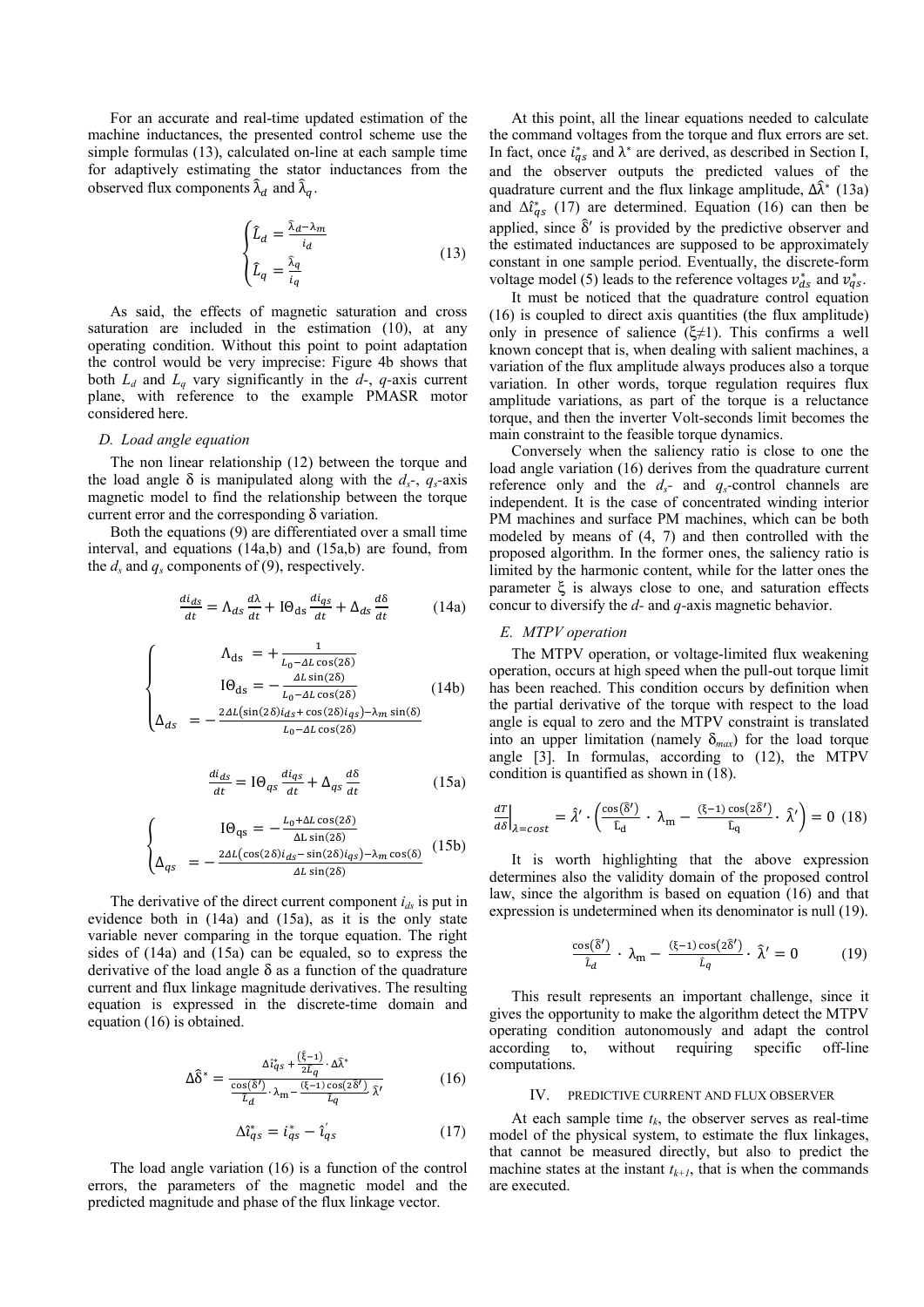The observer operates in two consecutive steps, schematically described in Figure 5: the first one estimates the stator flux linkages at the sample time  $t_k$ , while providing the inductances estimates  $\hat{L}_d$  and  $\hat{L}_q$ ; the second one manipulates the results of the first block k to predict the stator currents and flux linkages at the instant  $t_{k+1}$ . From flux and current, also the torque at  $t_{k+1}$  can be predicted.



Figure 5. Predictive stator flux and current observer. The scheme is divided in two separate blocks, whose outputs s are put in evidence for convenience. The first block estimates the flux li inkages at the sample time  $t_k$ , while the latter one predicts the values of flux linkages and currents at the execution time  $t_{k+1}$ .

# A. Observed flux at the sample time t<sub>k</sub>

The flux linkage estimate at  $t_k$  is based on the well-known closed loop scheme where the current-to-flux model is used at low speed and the back-electromotive force integral is used at high speed [11-12].

*1) Back-electromotive force integration*. Figure 5 shows how to take advantage of the voltage model (20) in the stationary reference  $(\alpha, \beta)$  for estimating the stator flux linkages at the sample time  $t_k$ , pointing out that the voltage command at time  $t_{k-1}(v)$  is used as input of the integrator.

$$
\begin{cases} \n v_{\alpha} = R_s i_{\alpha} + \frac{d\lambda_{\alpha}}{dt} \\ \n v_{\beta} = R_s i_{\beta} + \frac{d\lambda_{\beta}}{dt} \n\end{cases} \tag{20}
$$

*2) Current-to-flux model*. The ma gnetic model relates the stator currents, measured at time  $t_k$ , to the corresponding flux linkages in the  $(d, q)$  rotor frame: thus, as reported in Figure 5, coordinate rotations are needed to insert the computation in the flux observer scheme. Since this part of the observer is important only at low speed, magnetic models simples than (7) can be sometimes used, in those applications where very low speed operation is not required and/or the starting torque is moderate; otherwise, the more accurate model is preferred.

*3) Crossover of the two o estimation methods*. The α, β flux linkages estimated by the alternative schemes 1) and 2) are combined by means of the gain *g*, which is expressed in radians per second and represents the crossover angular frequency between the low- and high-speed estimation methods.

*4) Estimated d-, q-axis i inductances*. Since the proposed procedure estimates the flux linkages in the stationary frame (α, β), a coordinate rotation is needed for obtaining  $\hat{\lambda}_d$  and  $\hat{\lambda}_q$ , and then evaluating the stator inductances applying (10).

At this point, the observer outputs are:

- the *d*, *q* stator flux linkages at the sample time  $t_k$ ;
- the estimated inductances  $\hat{L}_d$  and  $\hat{L}_q$ .

# B. Predicted current and flux at the execution time  $t_{k+1}$

Starting from the outputs of the  $t_k$ , the steps required to predict the machine states at the actuation time  $t_{k+1}$  are listed in the following:

*1) Coordinate rotation of i*αβ *and v*αβ. The measured rotor position (or the estimated one in case of sensorless controllers) is used to refer to the *d-*, *q-*axis frame both the currents measured at the sample time  $t_k$  and the voltage settings, updated at the same instant.

2) *Prediction of the stator d-, q-axis currents*. From the voltage model in  $\tilde{d}$ ,  $q$  coordinates (21) the stator currents ( $i_d$ ,  $i_q$ ) at the execution time  $t_{k+1}$  can be predicted.

$$
\begin{cases}\nv_d = R_s i_d - \omega \lambda_q + \frac{d\lambda_d}{dt} = R_s i_d - \omega \lambda_q + L_d \frac{di_d}{dt} \\
v_q = R_s i_q + \omega \lambda_d + \frac{d\lambda_q}{dt} = R_s i_q + \omega \lambda_q + L_q \frac{di_q}{dt}\n\end{cases} (21)
$$

In fact, under the hypothesis that the  $d$ - and  $q$ -axis inductances are constant during one sample period, the firstorder differential equations (21) can be solved and the discrete-form expressions (22) follow.

$$
\begin{cases}\ni_d' = i_d e^{-\frac{R_S}{\tilde{L}_d} r_{sw}} + \frac{v_d + \omega \lambda_q}{R_S} \left(1 - e^{-\frac{R_S}{\tilde{L}_d} r_{sw}}\right) \\
i_q' = i_q e^{-\frac{R_S}{\tilde{L}_q} r_{sw}} + \frac{v_q - \omega \lambda_d}{R_S} \left(1 - e^{-\frac{R_S}{\tilde{L}_q} r_{sw}}\right)\n\end{cases} \tag{22}
$$

In Figure 5 the exponentials in the two equations  $(22)$ have been are substituted with their first order Taylor approximation.

3) Prediction of the stator d-, q-axis flux linkages. Again under the assumption no inductance variations in one sample period, the predicted flux linkages  $\lambda'_d$  and  $\lambda'_q$  at the actuation time  $t_{k+1}$  are calculated from the values  $i'_d$  and  $i'_q$  by means of (7).

Also for this second stage, the outputs needed for control are highlighted in Figure 5 and listed here for convenience:

- the predicted amplitude  $\lambda'$  of the stator flux linkage vector at the execution time  $t_{k+1}$ ;
- its angular position, referred both to the stationary frame  $\alpha$ ,  $\beta$  ( $\theta'_{s}$ ) and the synchronous frame *d*, *q* ( $\delta'$ ).
- the predicted quadrature stator current  $i'_{qs}$ .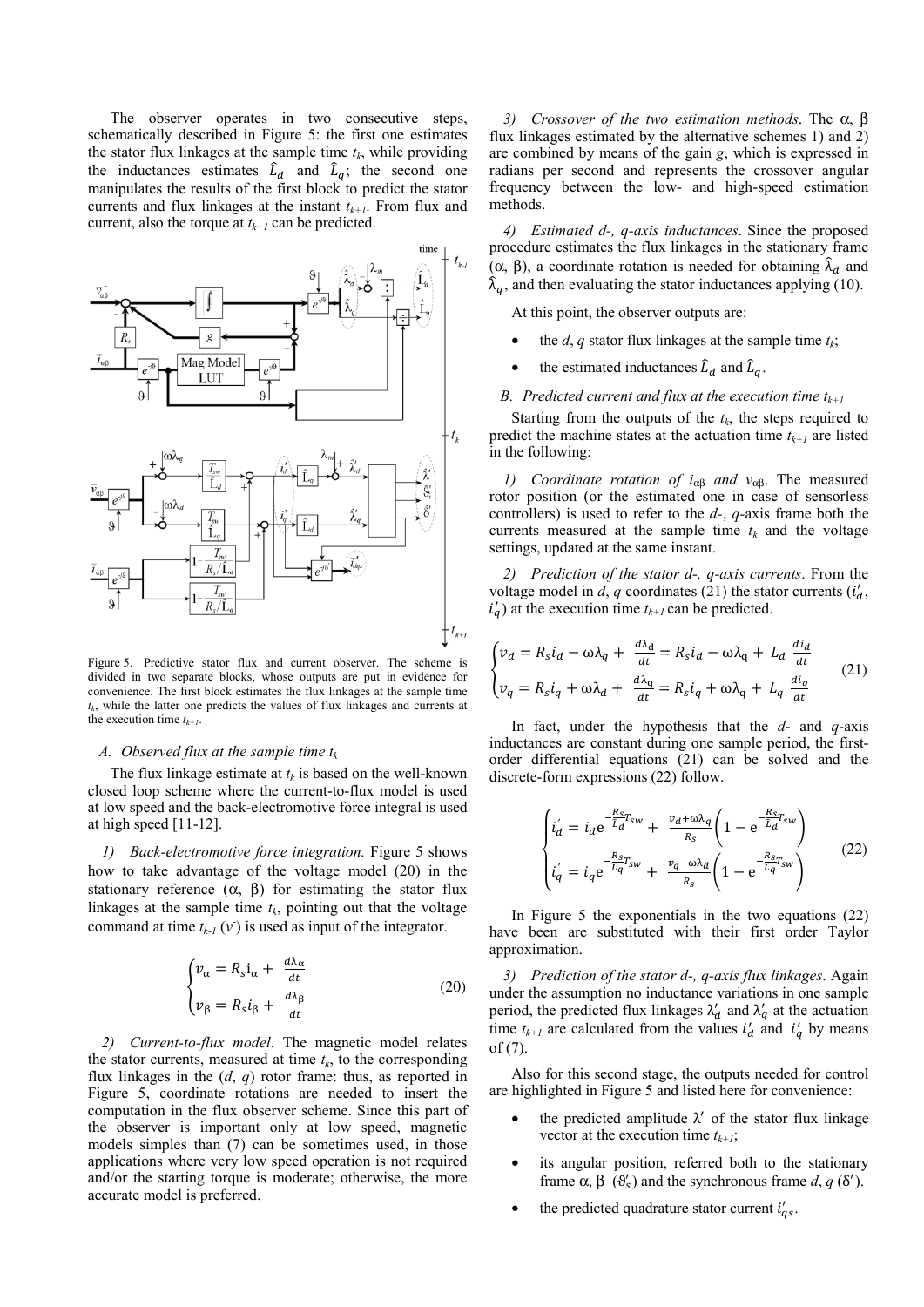# V. VALIDATION

Experimental tests and simulations on a voltage supplied inverter PMASR motor drive have been carried out for validating the proposed control scheme and comparing its performance to the ones of more standard PI-based control techniques.

Table I summarizes the main data of the drive. The PMASR motor under test has been designed for traction and its multi-barrier rotor laminations stack is shown in Figure 6. The response of the system to the proposed control has been tested both in simulation (Matlab/Simulink), and on an experimental bench, equipped with a dSpace board and a standard incremental encoder with 512 pulses per revolution.

TABLE I. DRIVE DATA



| <b>Motor Data</b>    |                                |
|----------------------|--------------------------------|
| Continous power      | $7 \text{ kW}$                 |
| Peak power           | 10 kW                          |
| <b>Base Speed</b>    | $2200$ rpm                     |
| Maximum speed        | $\overline{10000}$ rpm         |
| Stator resistance    | $0.3$ Ohm                      |
| Rotor inertia        | 4.6 $10^{-3}$ kgm <sup>2</sup> |
| <b>Inverter Data</b> |                                |
| Switching freq.      | $10$ kHz                       |
| DC voltage           | 350 V                          |
| Maximum current      | 33 Apk                         |

Figure 6. Rotor lamination of the motor under test

#### *A. Torque step response*

The torque step response and the more demanding case of torque reversal are presented first to investigate the dynamic behavior of the proposed control.

The plots reported in Figure 7 compare the experimental and simulation results for a 5 Nm torque step. Expectedly, the torque observed on the experimental rig is noisier, if compared with the one obtained in simulation, because of the sensitivity of the control to the disturbances coming from the currents measures. This undesired effect can be still mitigated, as shown in (23), by means of the attenuation coefficient *ka*.

$$
v_{qs}^{*} = R_{s} \cdot \hat{\iota}_{qs}^{'} + \left(k_{a} \frac{\Delta \hat{\delta}^{*}}{T_{sw}} + \omega\right) \cdot \hat{\lambda}^{\prime}
$$
 (23)

If the attenuation coefficient is close to one (e.g. 0.8), as it is the case of the results in Figure 7, it is possible to attenuate satisfactorily the noisy behavior of the torque, without compromising the dynamic response of the control.

Figure 8 the same 5 Nm torque step test repeated for three control techniques: the predictive DFVC  $(k_a=0.8)$ , the PIbased DFVC of [3] and Current Vector Control with MTPA lookup tables. The different controllers lead to performances that are almost comparable: in particular the predictive algorithm guarantees the best dynamics, even if the steady state error seems to be a little greater.

# *B. Torque reversal*

As for the torque reversal test, reported in Figure 9, analogous conclusions can be drawn in terms of dynamic response of the three control schemes. The flux vector has to move from a positive load angle to the same angle with opposite sign (or vice versa) and the available Volt-seconds represent the main limitation to the feasible dynamics, regardless the adopted control scheme.



Figure 7. Simulation (left) and experimental (right) results for a 5 Nm torque step. From top to bottom: estimated torque, observed flux magnitude, quadrature current and load torque angle. As for the experimental results, the black curves refer to  $k_a=0.8$ , the red ones to  $k_a=1$ .



Figure 8. Experimental results for a 5 Nm torque step. For the predictive DFVC the attenutation coeffcient  $k_a$  is equal to 0.8.

Besides, torque reversal is critical for DFVC in terms of unacceptable overcurrent transients. It can happen, when dealing with salient machines and a torque reversal close to the nominal torque value: if the flux vector rotates from the motoring position to the braking position at constant amplitude it produces a transient overcurrent when encountering the PM axis, which is the minimum inductance axis. The flux magnitude must be properly weakened during the torque reversal transient. As an example, a maximum torque reversal is shown in Figure 10, where the trajectories of the current and flux linkage vectors are reported to put in evidence the consequences of improper control actions. The CVC does not have this problem, as clear from Figure 10.

It is worth noticing that the curves in Figure 9 have been obtained weakening correctly the flux magnitude during torque reversal: this demonstrates that the countermeasure proposed against undesired overcurrent transients does not compromise the achievable dynamics; in fact, as said, the performances of the two DFVC scheme are similar to the ones of the CVC, that is not affected by the same problem and that, during the reversal transient, forces both the flux linkage vector and the current one to a completely different trajectory.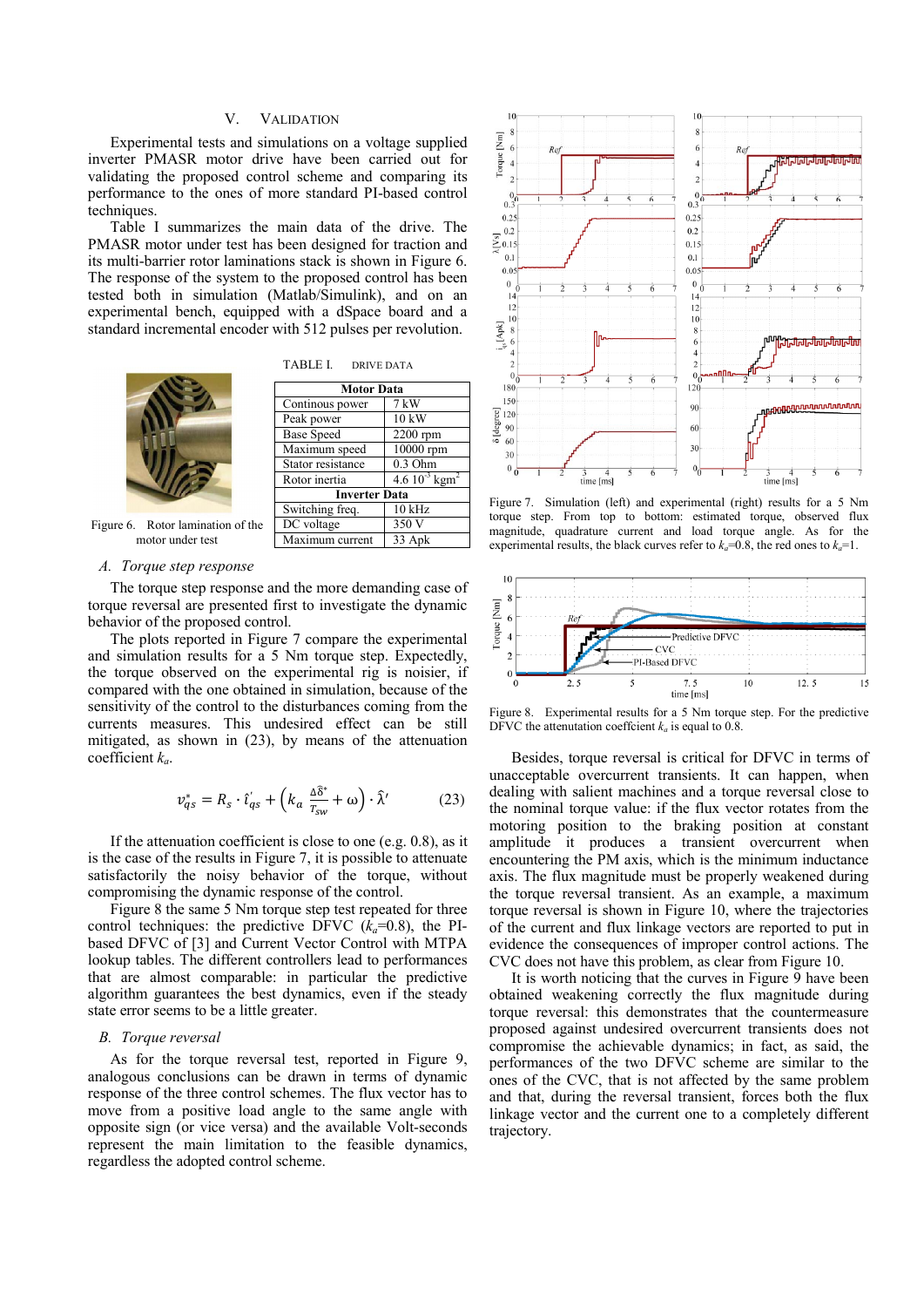

Figure 9. Experimental results for  $a \overline{5}$  Nm torque reversal For the predictive DFVC the attenutation coeffcient  $k_a$  is equal to 0.8.



Figure 10. Simulation results: trajectories of the flux linkage and current vectors in the *d*,*q* plane during maximum torque (30 Nm) reversal. In case of direct.flux controllers, flux-weakening (FW) turns out to be a mandatory countermeasure against undesirable overcurrent transients.

#### *C. The predictive observer as key enabling technology*

The experimental and simulation results point out the key role played by the predictive observer. Figure 11 compares the predicted flux linkages and currents, computed by the observer, with the corresponding machine states at the execution time.



Figure 11. Simulation results for the 5 Nm torque step of Figure 7. Left: the predicted stator flux linkages (red) are compared with the actual ones (black), obtained simulating the magnetic behavior of the motor; Right: the predicted values of the stator currents (red) are compared with the measured ones (black).

Moreover, additional experimental tests have been performed purposely to put in evidence the consequences of an incorrect implementation of this enabling block. If the values of currents and flux linkages at the actuation time  $t_{k+1}$ are not predicted and if they are approximately confused with the ones at the instant  $t_k$ , the controlled quadrature current

and thus the torque are affected by an intrinsic oscillatory behavior, which cannot be satisfactorily attenuated either as suggested by (23), also because large values of the attenuation factor  $k_a$  definitely compromise the feasible dynamics. This is shown in Figure 12, with reference to a 5 Nm torque step for a fair comparison with the results reported in Figure 7.



Figure 12. Experimental results: a 5 Nm torque step is applied to the controlled drive, as in the case of Figure 7, but the predictive flux observer is not implemented here. The reported signals are: the torque, the quadrature current, the observed flux magnitude and the load torque angle. The red curves refer to  $k_a=1$ , while the black ones to  $k_a=0.4$ .

# *D. Effectiveness of the adaptive evaluation of*  $L_d$ ,  $L_q$

Simple tests have been carried out in simulation to validate the adaptive calculation of the stator inductances. The plots in Figure 13 summarize the results. If the *d-* and *q*axis inductances are considered as constant values (red waveforms), referred for example to the nominal operating condition, the torque response turns out to be noisier and affected by greater steady state errors. If the inductances are evaluated as proposed, the torque response is precise at all loads.

#### *E. Speed step response and flux weakening*

The simulation results for speed step response are reported in Figure 14 and  $15$  to show the control performances in the deep flux weakening region. The reported signals are: speed and torque (Figure 14) and the DFVC controlled variables  $(i_{qs}, \lambda)$ , along with  $\delta$  (Figure 15). The MTPV operation mode and the current limitation region are put in evidence.

Again, at least in simulation, it is not possible to identify significant differences between the performances of the two DFVC schemes, namely the predictive algorithm and the PI-Based one. The speed transient in CVC is longer, accounting for a non-optimal exploitation of the torque limit profile at limited voltage and current.



Figure 13. Simulation results: torque response with (Black) and without (Red) the adaptive calculation of the stator inductances. Plotted quantities: torque, estimated inductances. When the inductances are not adaptevely estimated, their values are assumed to be the "nominal" ones (or better they are referred to the maximum torque and the operating point is determined by the MTPA trajectory)